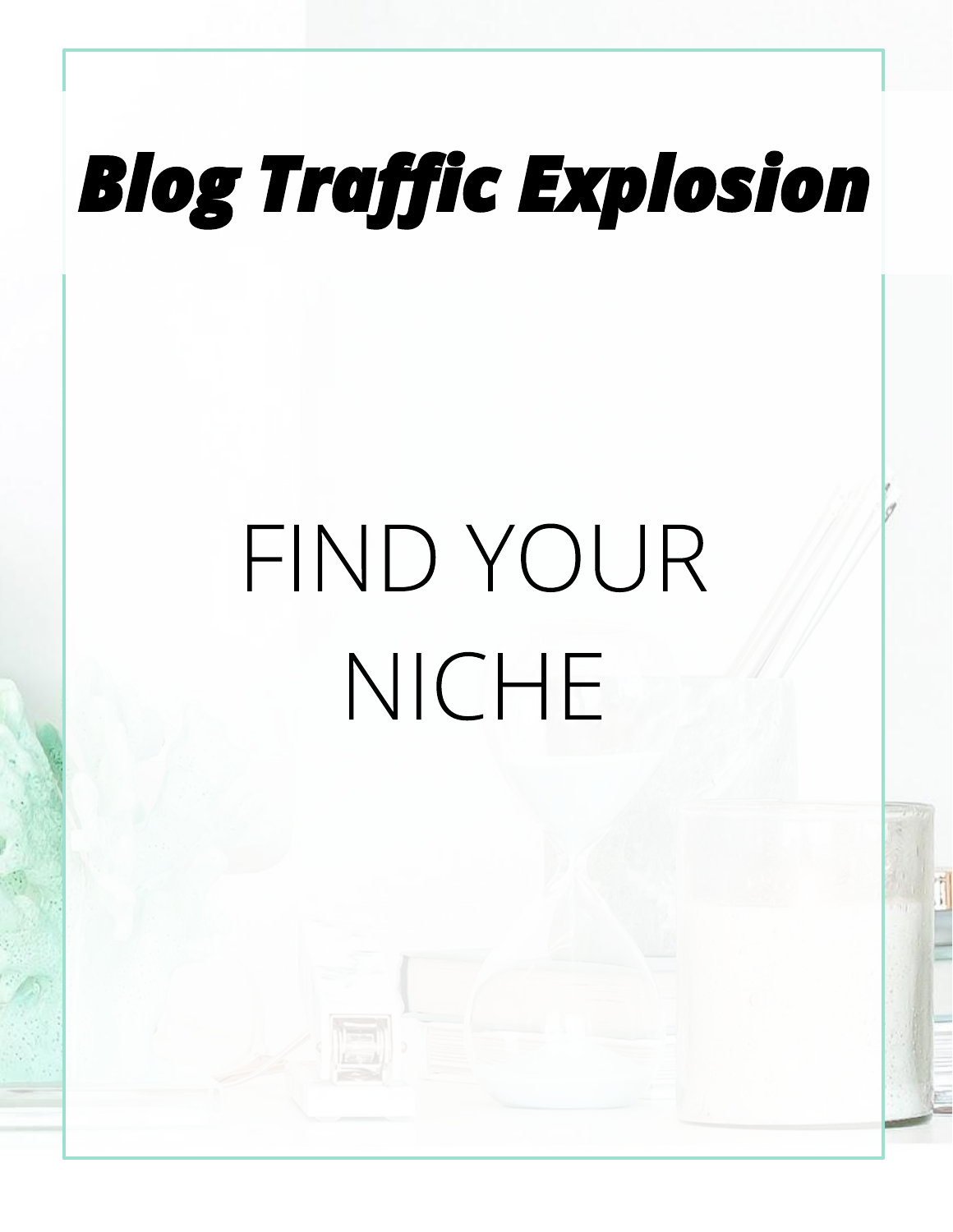MODULE 1 // PREPARE FOR TRAFFIC

#### Find Your Niche

Some people know exactly what business they want to start. Their main reason for wanting to start a business at all is because they want to start that specific business. Perhaps it's related to a college degree they've earned, or maybe they simply have an idea they are particularly excited about.

However, others of us have some issues deciding what business we want to start and what niche we want to be in. Our motivation for desiring to start a business isn't focused on a specific industry. This puts us in a hard situation! Whether you have **too many** ideas or **not enough**, choosing what niche to start a business in can be tough.

#### Start with WHO

Maybe you know exactly what you want to sell, but if you don't yet know, don't worry! Everyone starts somewhere, and if you don't know what you want to sell yet, it's much better to start with **who you want to help**.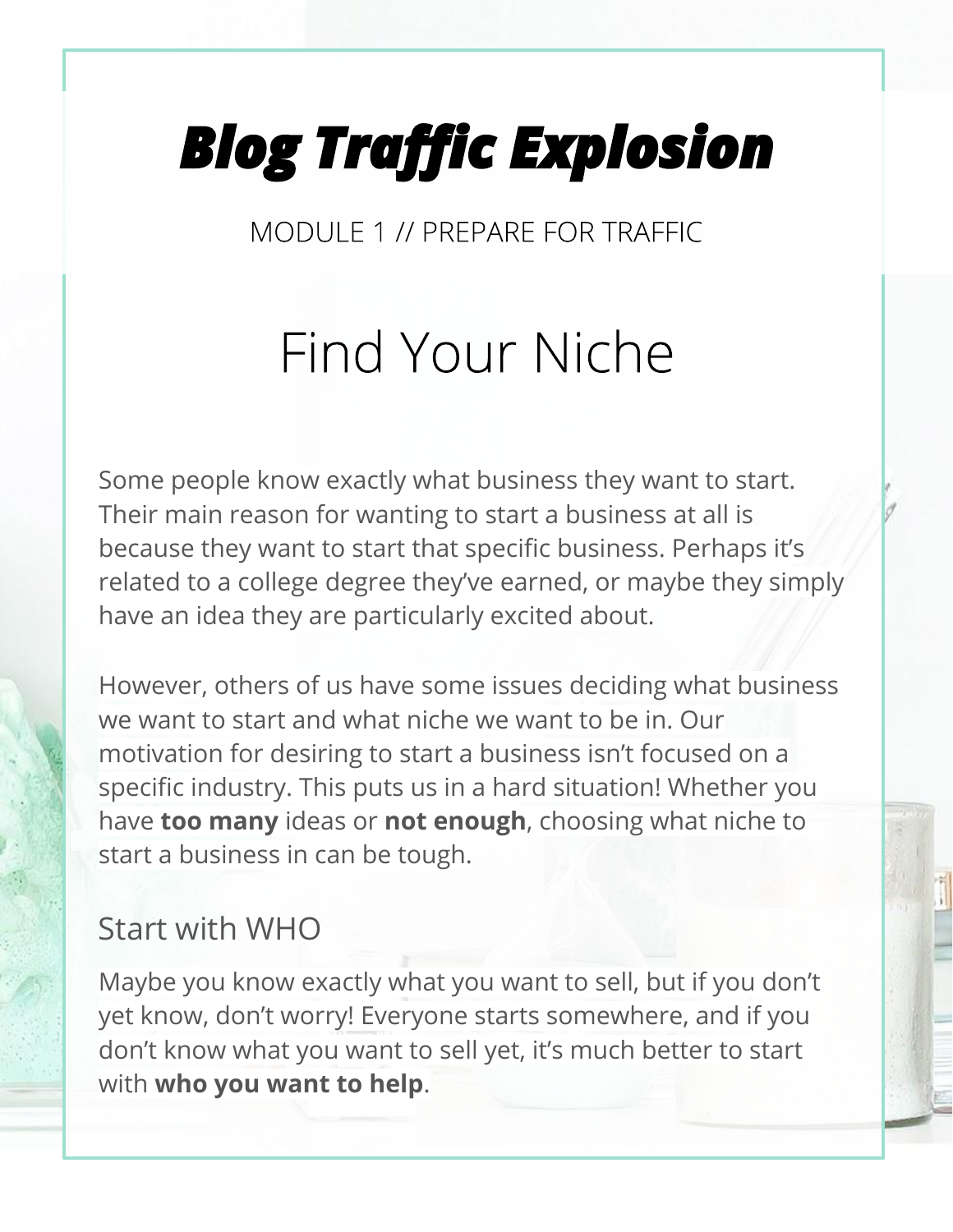MODULE 1 // PREPARE FOR TRAFFIC

Once you figure out who, then you can determine what they need. If you try to do it the other way (start with a product, then try to find an audience), you may discover that NOBODY really needs what you're trying to sell.

So, start with who. Ask yourself these questions: Who do you want to help? Who would you enjoy working with? Who could benefit from knowledge you already have?

Don't worry too much about *how* you'll be able to help the people. You are an intelligent person who can figure out solutions for any group that you would like to work with. Every market has problems, and many people will be happy to pay for a solution to their problems.

Of course, there are certainly some markets that would be easier to help than others. More technical fields tend to have more complicated issues that might take you a long time to be able to solve. So, as you're thinking about who you would help, do take into consideration what problems you *might* be able to solve for that group.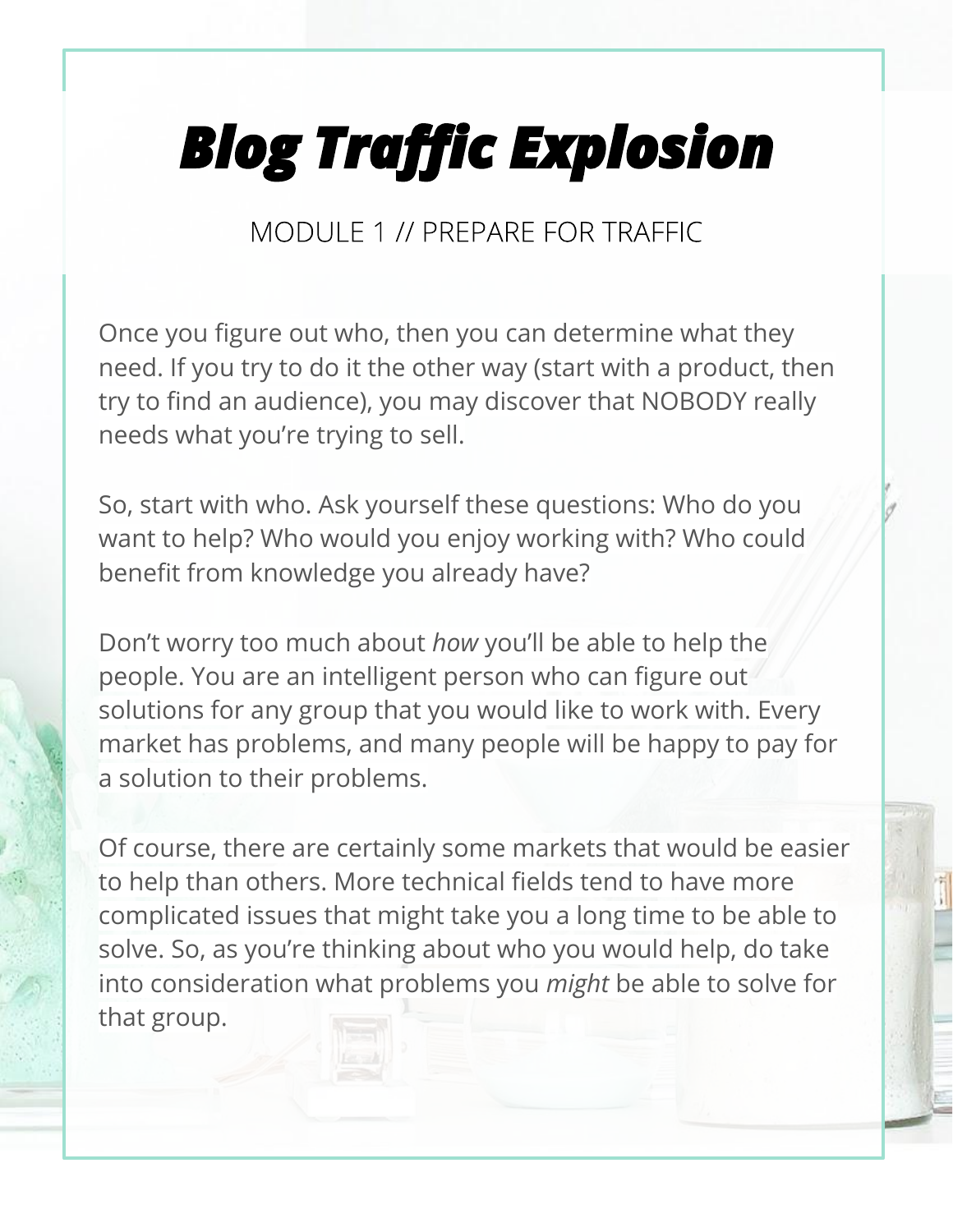MODULE 1 // PREPARE FOR TRAFFIC

#### Pick Your Niche

So how, exactly, do you go from some vague ideas about who you might like to help to actually choosing a specific industry? Here's a simple exercise to help you pick your ideal niche:

First, create two lists. Title one, "My Skills," and the other "My Interests." On the list of your skills, write down everything you're really good at. For example, your list might include:

- **Cooking**
- **Writing**
- Child care
- Social media
- **Marketing**
- Customer service

The other list will describe topics that you find very interesting, such as:

- **Fitness**
- Mystery novels
- **Baking**
- **Hiking**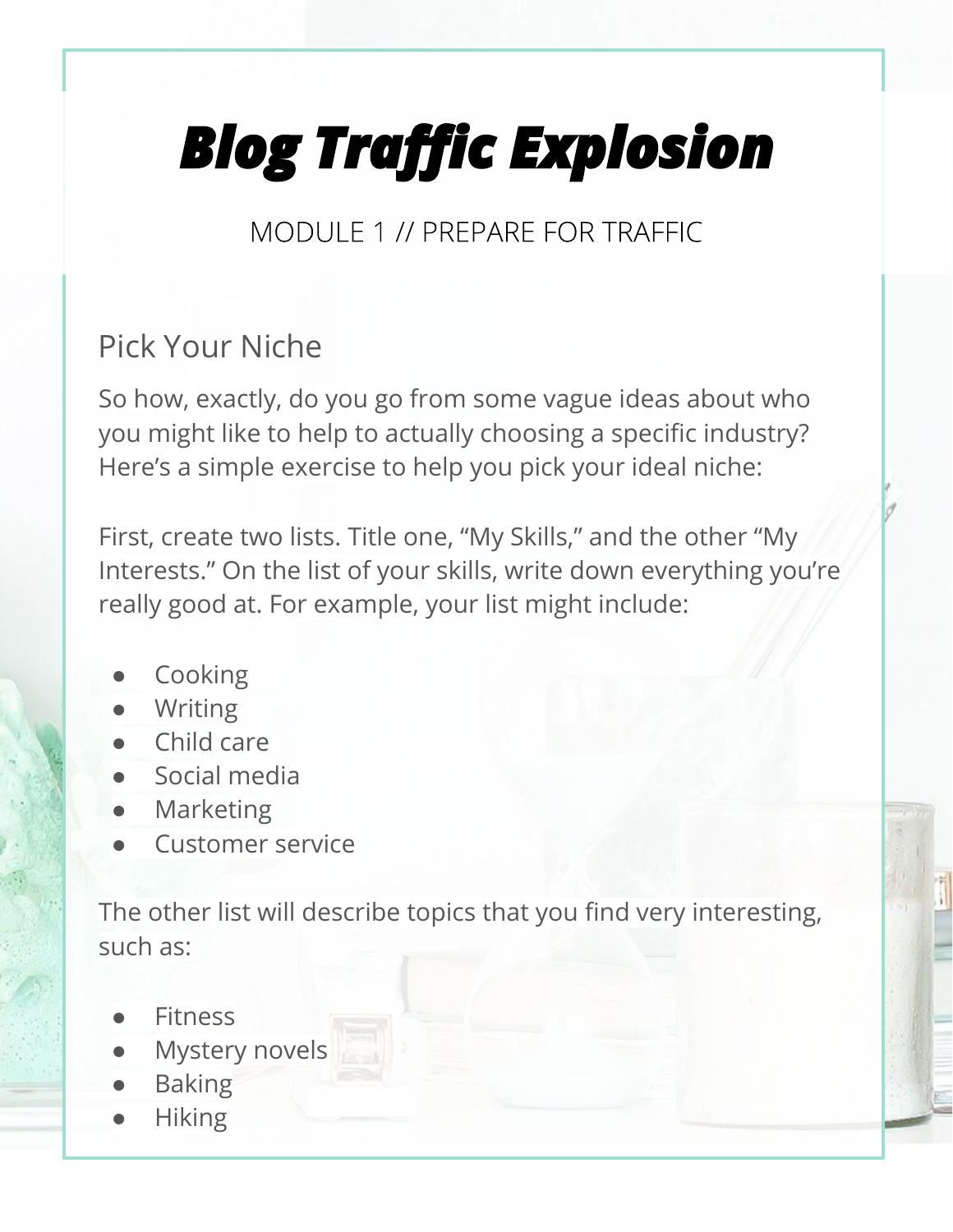MODULE 1 // PREPARE FOR TRAFFIC

Once your lists are complete, it's time to create intersections. Now, there might be some obvious ones, such as: you are skilled at cooking and passionate about specifically baking. Or, maybe you love writing and you're really good at it too. However, you can also \*create\* intersections by creatively figuring out ways to combine what you are truly good at with what you love the very most. For example, if you are very skilled at graphic design, and you love planning parties, your niche could be designing beautiful party invitations.

#### Your Unique Combo of Skill and Passion

Where do YOUR lists intersect? With these example lists, intersections might include: healthy cooking, marketing for mystery novel writers, marketing for fitness companies, social media review of movies, helping people learn to hike, or writing about any of the interests.

Once you find the intersections of your list, determine which of these "industries" is most appealing to you, and which would be the easiest for you to help. For instance, social media for mystery novel writers might be rather difficult. However, teaching moms about healthy cooking for their kids might be a great fit.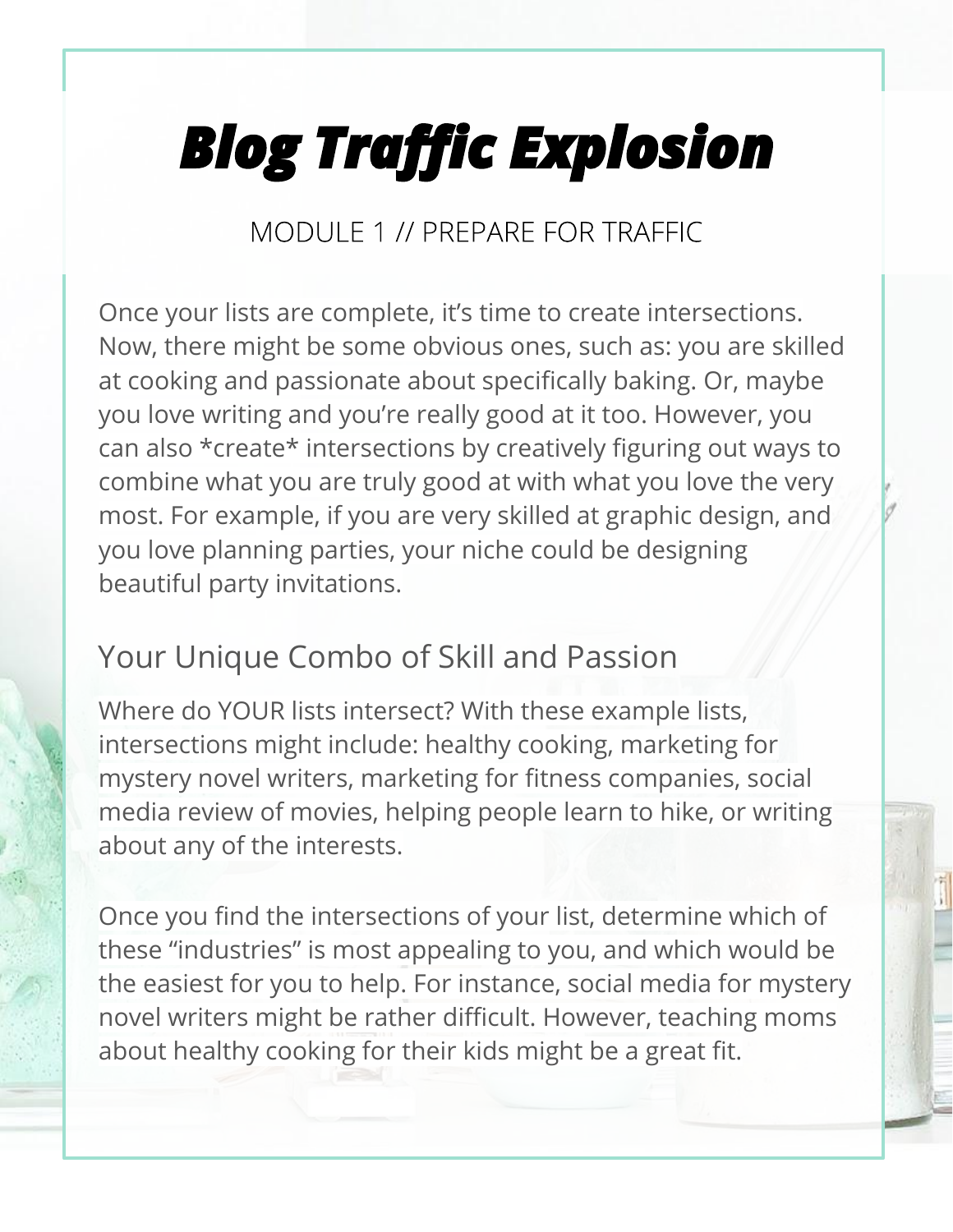MODULE 1 // PREPARE FOR TRAFFIC

#### The Most Appealing Niche

To decide which of these unique industries would be the best fit for you, you must figure out which one you would enjoy working at the most. Your enjoyment (or lack thereof) will depend primarily on how much you appreciate your audience.

Once, I started a new business in an industry that I was extremely passionate about. I was really good at solving problems in that industry, and I had a lot to offer. However, after everything was up and running, I discovered that I really did NOT enjoy working with my "ideal" client. The type of person who needed my help the most was downright DIFFICULT.

Now, of course, I continued to try to help those people, because I could see that they were really benefiting from the information and service that I was providing them. However, I really wish that I had done this little exercise before I ever set foot in that niche in the first place.

Here's what to do: For each of your unique "intersections" that you created above, write 1) a description of exactly who your ideal customer would be, 2) what problems you would be helping them with, and 3) what challenges you would have in helping them.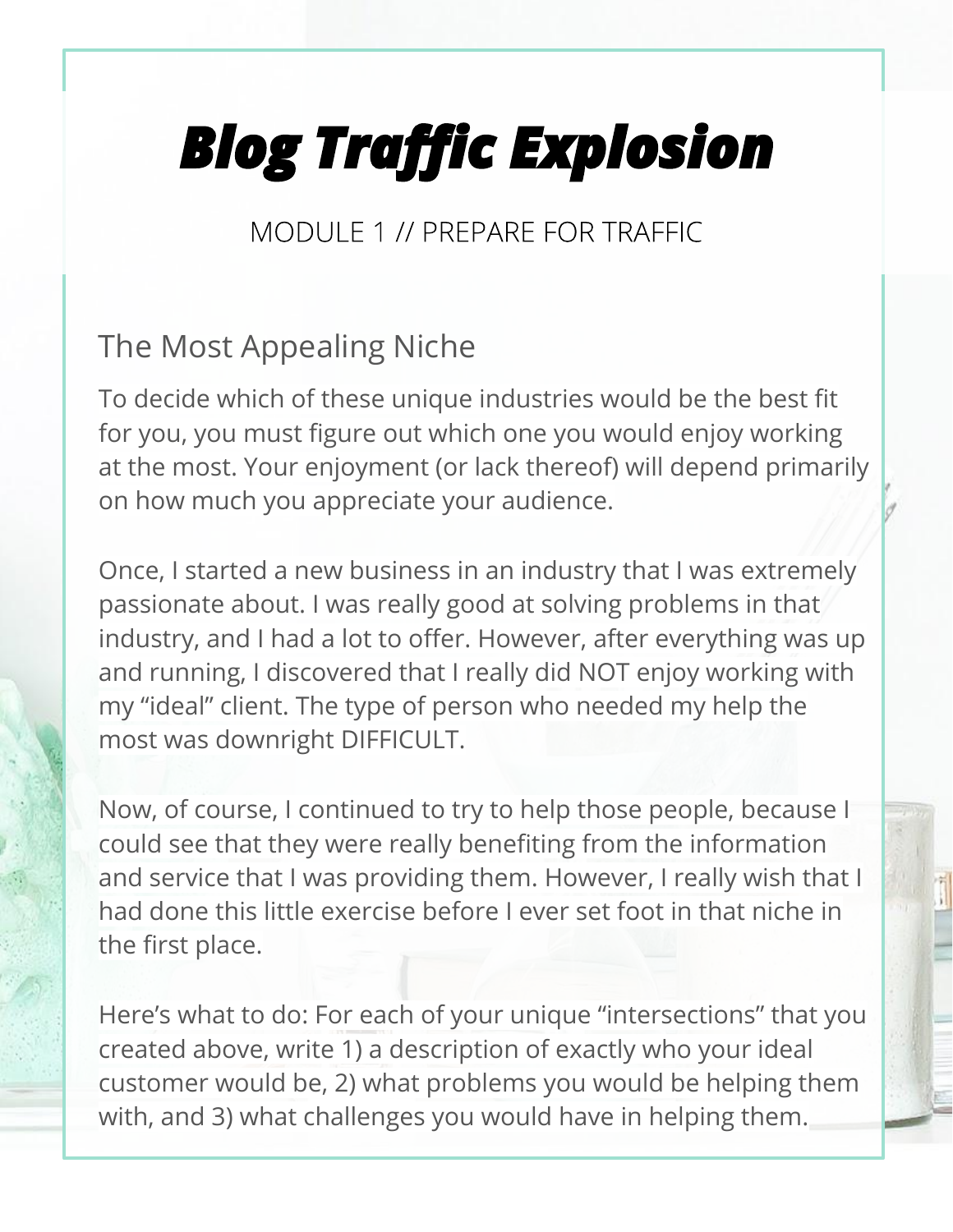MODULE 1 // PREPARE FOR TRAFFIC

For example, for the "Marketing for mystery novel writers" niche, my answers would be:

- 1. My ideal client would be an author who has recently completed their first (well-written) mystery novel and needs help finding readers.
- 2. Their struggles: finding readers, inability to profit from their passion, lack of personal branding, no knowledge of how to advertise effectively.
- 3. My challenges: author clients might lack a budget to be able to appropriately compensate me for my time; authors might be more interested in the creative process of writing and unwilling to make necessary decisions required to move their brand forward; even though I know a lot about marketing, I don't know about the unique challenges of the publishing industry.

One by one, write such a description for each of your unique niches that you are considering. For some of them, you might need to do a little bit of research to discover what challenges that particular audience *does* face. If you're already pretty sure that you don't want to work with that group of people, then just move on. However, if it's an industry that you are seriously considering, then be sure you take the time to fully explore exactly what they need and you would be dealing with.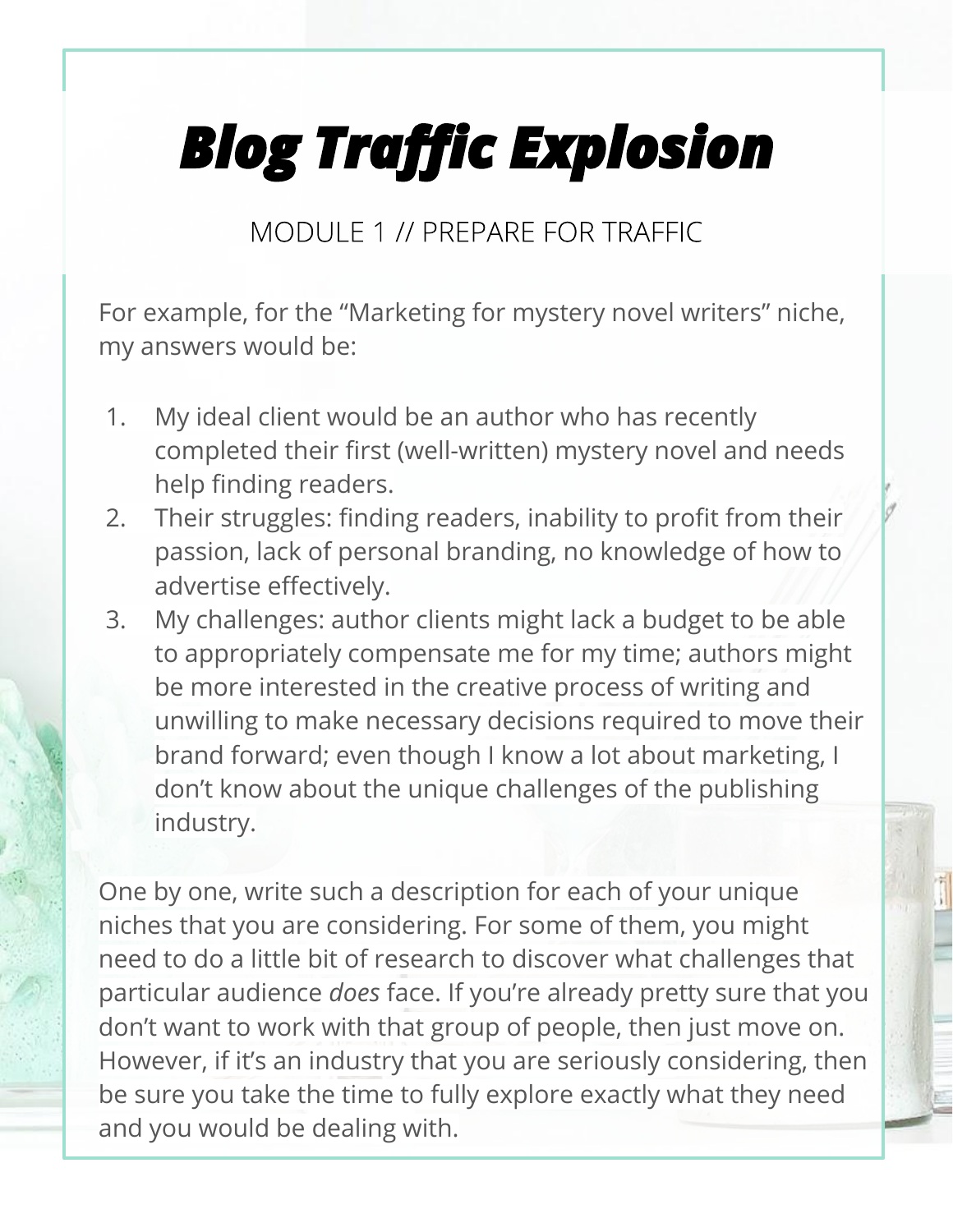MODULE 1 // PREPARE FOR TRAFFIC

Completing this exercise will help you to narrow down your ideas. In fact, at this point, there might be an obvious winner! However, if you still have a few different options that you are considering, know this: you are considering each of these options because they are all GOOD ideas. They involve things you are passionate about, good at, and benefit people who you'd enjoy working with. I encourage you to simply pick one "randomly" and move forward.

"But..! But..!" I can hear you now: What if you pick the wrong niche?! What if it's not your ideal business to start?

Well, first of all, it's not as though there's one perfect, "soul mate" idea here, and all of the rest are wrong. They are all potentially good ideas, some of them better than others. This simply isn't a black and white issue.

Secondly, you don't have to "marry" the idea you select, and you don't have to stay with it forever! Choose an idea to just "date." Go steady with it for at least three months. Really pursue it. For those three months, learn everything you can about the industry and the audience. Start building a tribe, developing products, and putting out content. But, know that you have an out. Know that at the end of three months, if you aren't loving these people or you're really sick of this topic, then you can move on to something new and find a niche you enjoy more.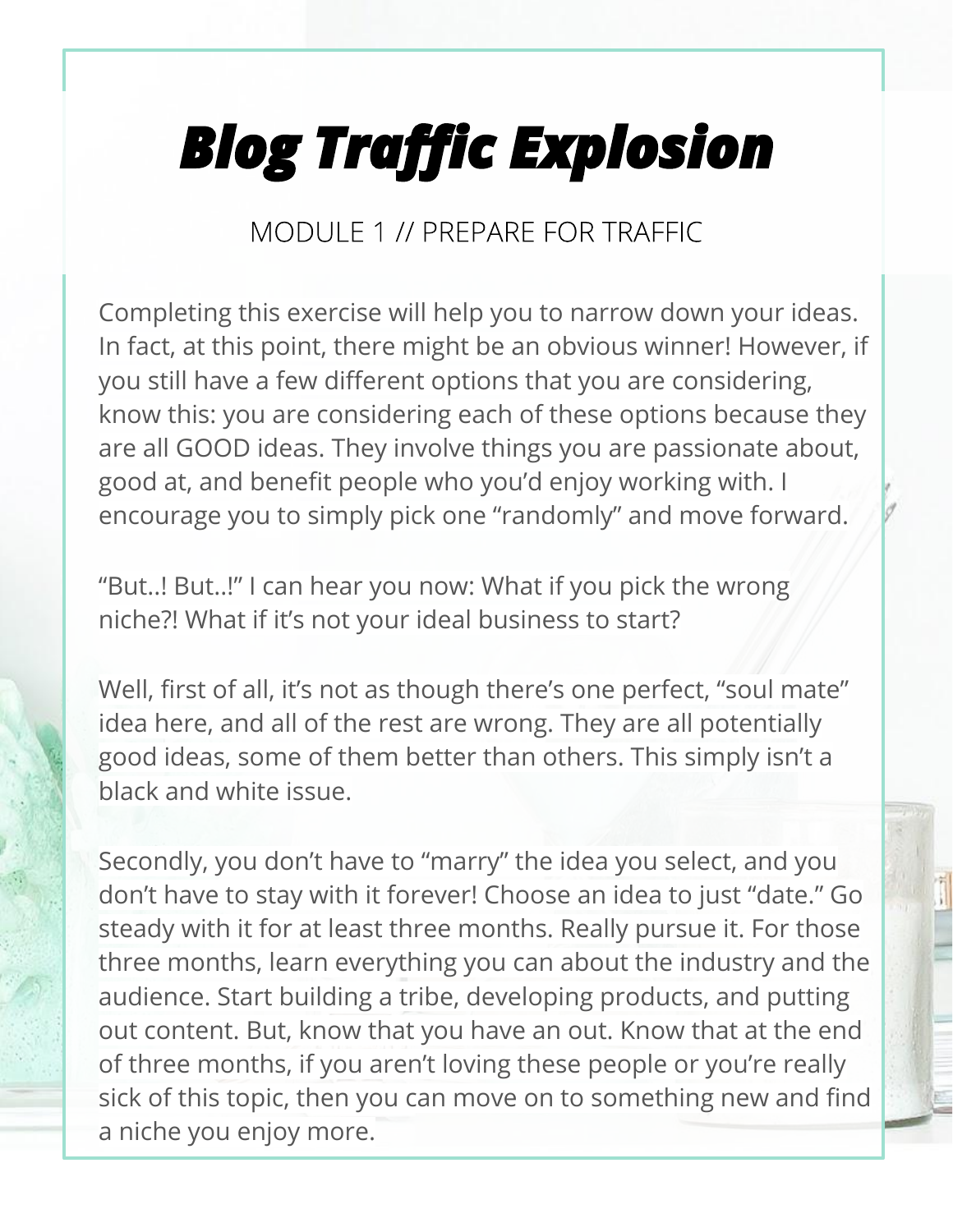MODULE 1 // PREPARE FOR TRAFFIC

Giving yourself that permission to back out allows you to choose an industry and whole-heartedly try to create something, even if you're not 100% sure it's the perfect fit.

#### Testing Your Idea

Once you've chosen an idea, it's time to test it out — whether you think it's perfect or not. Even if you think your idea sounds amazing, it might turn out to not actually be the dream that you think it would be. Testing your idea can save you much wasted time and money, and definitely should never be overlooked!

There are many, complex ways to test out your business idea, and entire books have been written on the topic. However, here's the basic idea to get you started:

Find your potential audience and connect with them. Ask them endless questions about their biggest struggles and what they've already done to try to solve these problems. Figure out what really keeps them up at night.

Craft sample offers and test them out. Based on what you learn about your audience, imagine possible solutions. The solution could be a service, product, or information (video course, book, etc). Ask your audience about their thoughts on this possible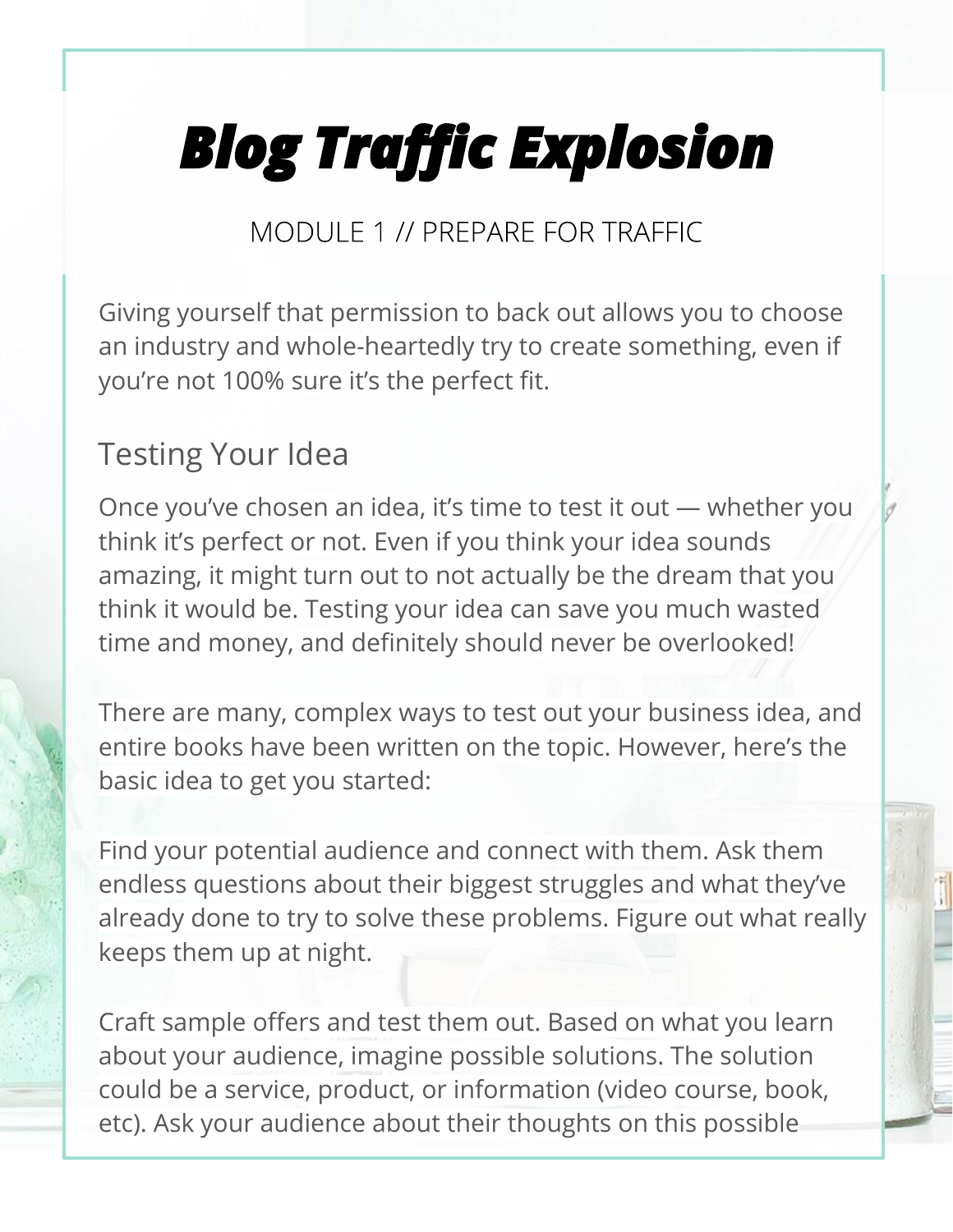MODULE 1 // PREPARE FOR TRAFFIC

solution. Spend a little bit of money on Pay-Per-Click advertising to discover how eager people seem to be for your offer.

Here are a few resources you can check out for more information about how to validate the ideas you're considering pursuing:

Business News Daily: How to Test Your Business Idea [http://www.businessnewsdaily.com/6540-how-to-test-your-busine](http://www.businessnewsdaily.com/6540-how-to-test-your-business-idea.html) [ss-idea.html](http://www.businessnewsdaily.com/6540-how-to-test-your-business-idea.html)

Start Up Bros: Three Steps to Validate Your Business Idea [http://startupbros.com/3-steps-to-validate-your-business-idea-for](http://startupbros.com/3-steps-to-validate-your-business-idea-for-free/)[free/](http://startupbros.com/3-steps-to-validate-your-business-idea-for-free/)

Entrepreneur: How to Test Your Business Idea <https://www.entrepreneur.com/article/217563>

#### Summary

List your interests and skills, and figure out how they can intersect to give you a unique niche. Consider who you'd be helping, what you'd need to help them with, and what challenges you'd run into.

Choose an idea that sounds good, but don't worry about it being perfect. Then, take that idea for a test drive! Give it at least three